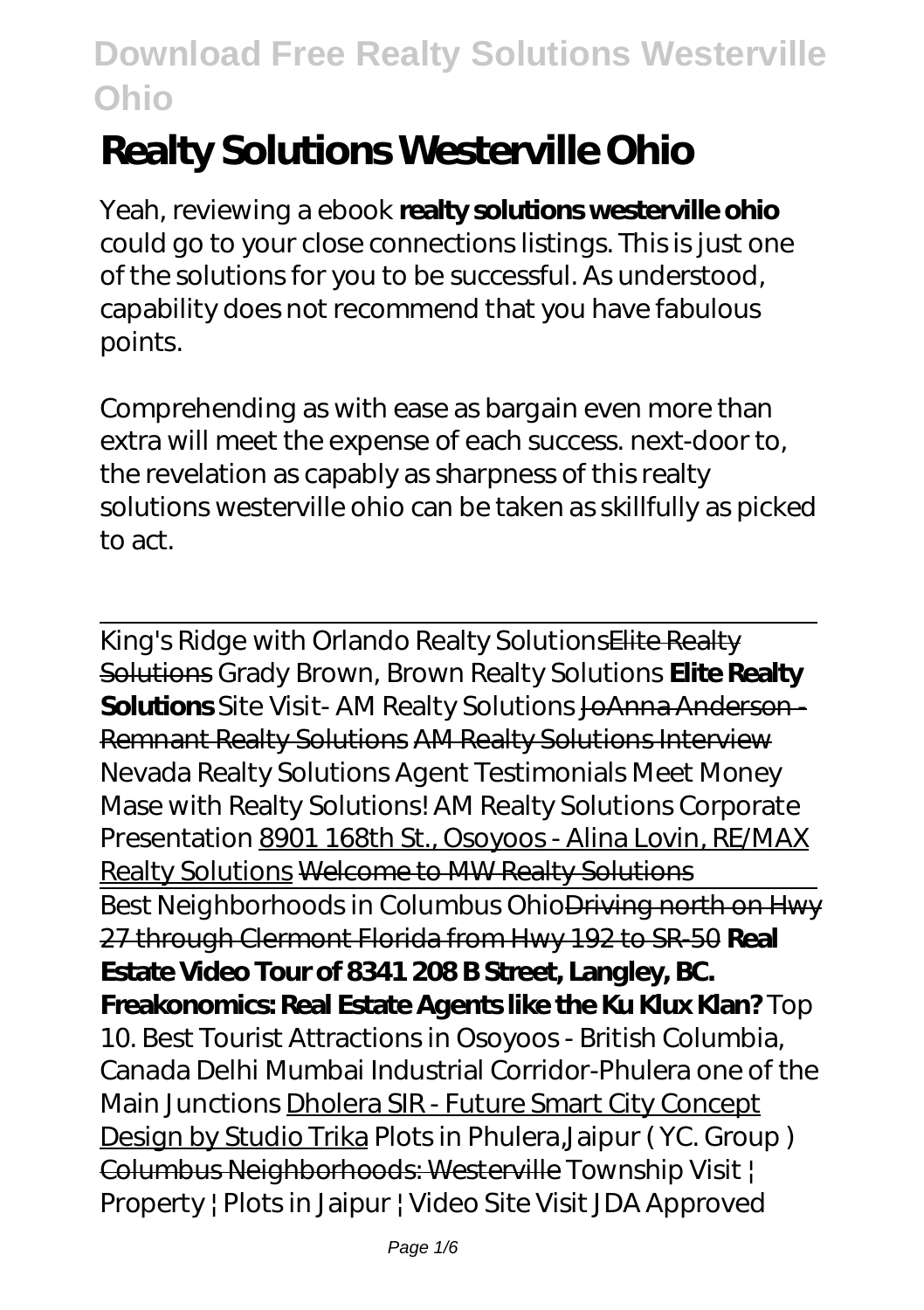#### Plots Near Bhankrota |

SOLD!!! 16 9410 115th, Osoyoos, BC - RE/MAX REALTY SOLUTIONSWhy Work with The Realty Solutions Group – Professional Property Management SOLD! #2 8306 66th Avenue, Osoyoos, BC - RE/MAX REALTY SOLUTIONS SOLD! 11911 Olympic View Dr., Osoyoos - Alina Lovin, PREC\* - RE/MAX Realty Solutions Why Work with Realty Solutions SOLD!!! 5 Chardonnay Crt., Osoyoos, Alina Lovin, PREC\* - RE/MAX Realty SolutionsRealty Solutions PH - ANYANA PROPERTIES FOR SALE Redeem Realty Solutions English **Realty Solutions Westerville Ohio**

If needed, you will hear back within 48-72 hours. Realty Solutions is a Residential and Commercial Real Estate Brokerage, as well as a full service Property Management Company. If you are looking to Buy or Sell your home or business, we have Agents that are dedicated to spending the time and effort needed to get the results you deserve.

#### **Realty Solutions**

We cannot say enough great things about Realty Solutions of Westerville, Ohio. We have used their professional guidance in several capacities: sale of a commercial building, purchase of another,...

## **Realty Solutions 90 E College Ave Westerville, OH ...**

We cannot say enough great things about Realty Solutions of Westerville, Ohio. We have used their professional guidance in several capacities: sale of a commercial building, purchase of another, and most recently and currently, as Property Managers of our commercial property.

#### **Realty Solutions - Westerville, OH - Yelp**

90 E. College Ave Westerville, OH 43081 (614)794-2222 :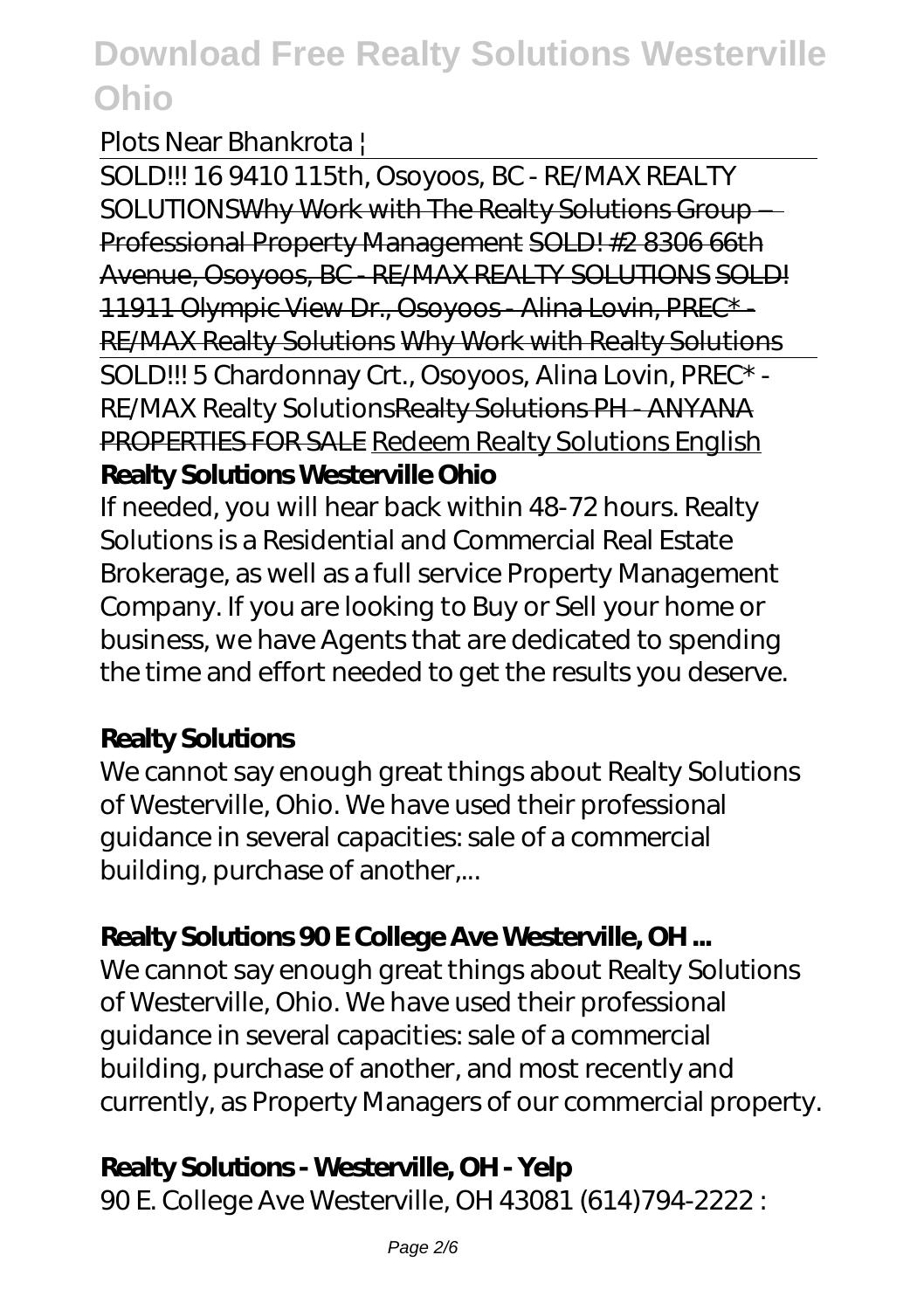Realty Solutions llc (614)794-2222 ...

### **Realty Solutions, LLC**

Looking for the right real estate professionals in Westerville? The local experts at ERA Real Solutions Realty's Westerville Office are here to help with your home search or sale.

## **Westerville, OH Office — ERA Real Solutions Realty**

Realty Solutions, LLC is a Residential and Commercial Real Estate Brokerage, as well as a full service Property Management Company. If you are looking to Buy or Sell your home or business, we have Agents that are dedicated to spending the time and effort needed to get the results you deserve.

## **Kathleen Short, Realtor(tm)**

Find 39 listings related to Chase Realty Solutions in Westerville on YP.com. See reviews, photos, directions, phone numbers and more for Chase Realty Solutions locations in Westerville, OH.

## **Chase Realty Solutions in Westerville, OH with Reviews ...**

Solutions for Real Estate (S4RE) is your central Ohio real estate and property management partner. In business since 2001, S4RE has been a leading independent brokerage in central Ohio for residential, commercial and property management. We are very proud of our agents and staff of their dedication to our clients and this industry.

### **Solutions for Real Estate - Columbus Property Management ...**

At Real Property Solutions, we have a great selection of rental homes throughout the most desired areas of Central Ohio! No matter what type of rental property you are in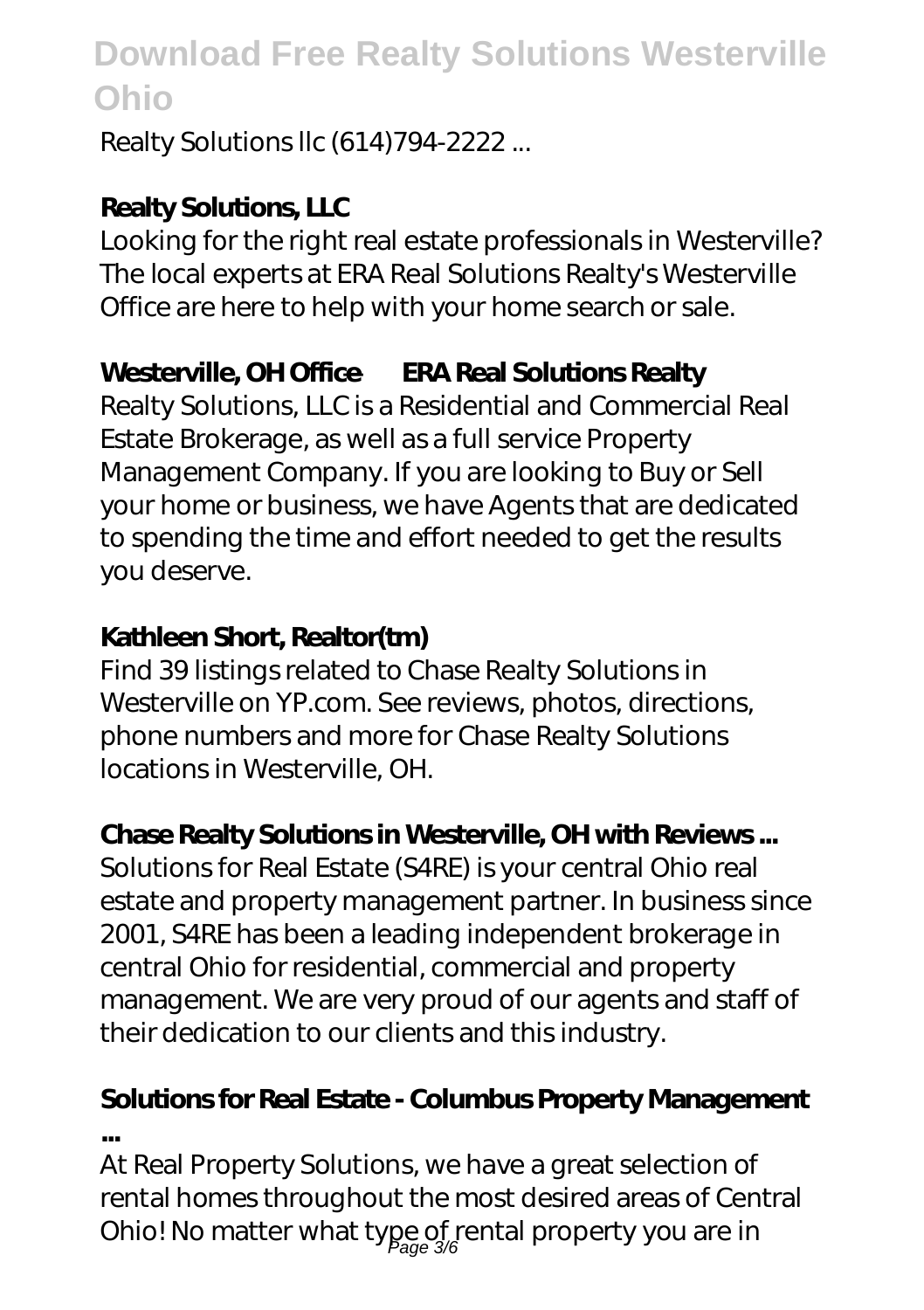need of, we can help you find it. We have many rental units available, with something to fit every desired location and budget.

#### **Real Property Solutions of Ohio - Properties for Lease in ...**

Get reviews, hours, directions, coupons and more for Loft Realty Solutions at 337 Cornhill Ct, Westerville, OH 43081. Search for other Real Estate Agents in Westerville on The Real Yellow Pages®. Browse

### **Loft Realty Solutions 337 Cornhill Ct, Westerville, OH ...**

Realty Solutions llc. Real Estate Service in Westerville, Ohio. Open Now. Community See All. 34 people like this. 34 people follow this. About See All ...

#### **Realty Solutions llc - Home | Facebook**

View 213 homes for sale in Westerville, OH at a median listing price of \$300,000. See pricing and listing details of Westerville real estate for sale.

#### **Westerville, OH Real Estate - Westerville Homes for Sale ...**

Search for a Westerville REALTOR<sup>®</sup> in the area you are buying or selling and refine your results by brokerage, average listing price, by a REALTOR®'s real estate activity, or by specializations ...

#### **Find Realtors & Real Estate Agents in Westerville, OH ...**

ERA Real Solutions Realty Hires Dunlap as Regional Manager - CincinnatiCincinnati – December 4th, 2020 – ERA Real Solutions Realty hired Dan Dunlap as Regional Manager for the Cincinnati Region. Dunlap brings with him extensive leadership experience throughout his career. He has worked for both non-profit and for-profit organizations.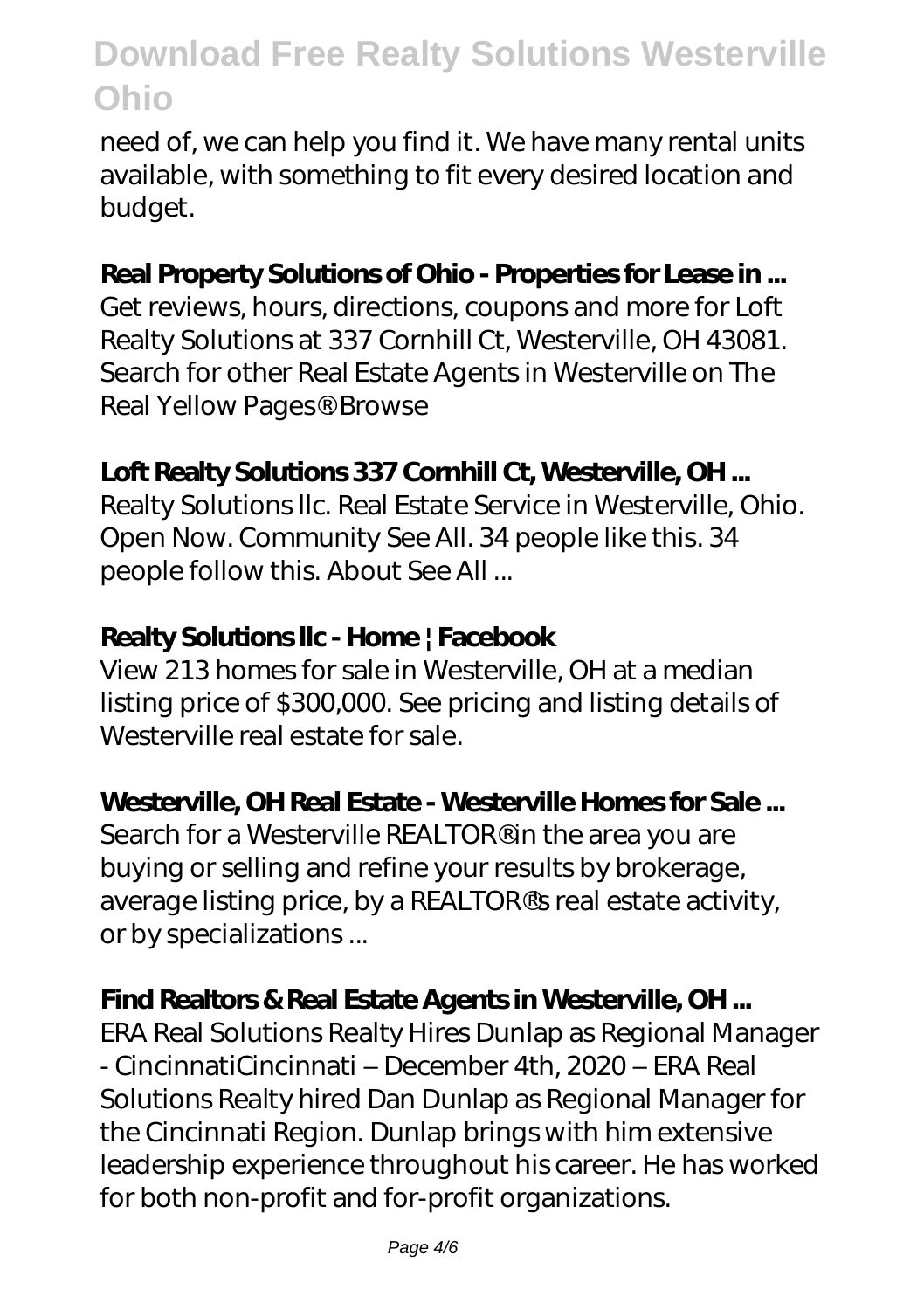#### **Real Estate Services from ERA Real Solutions Realty**

ERA Real Solutions Realty has been representing Central and Southern Ohio residential real estate clients since 2007. With over 200 agents in 9 offices and growing, ERA Real Solutions Realty is one of the largest real estate firms in the region and is positioned for continued and significant growth in the communities we serve.

#### **Central Ohio Real Estate :: ERA Real Solutions Realty ...**

There are 2 companies that go by the name of Sage Realty Solutions, LLC. These companies are located in Lafayette LA and Westerville OH.

#### **Sage Realty Solutions, LLC - Lafayette LA and Westerville OH**

Coldwell Banker Realty can help you find Westerville homes for sale, rentals and open houses. Refine your Westerville real estate search results by price, property type, bedrooms, baths and other features. Need more information? View our Westerville real estate offices and let us help you find the perfect property.

#### **Westerville, OH Homes For Sale & Real Estate**

Read Online Realty Solutions Westerville Ohio to release quality recordings of classic books, all free for anyone to download. If you've been looking for a great place to find free audio books, Librivox is a good place to start. k a navas electronics lab manual volume 2, intermediate microeconomics, ethical issues in conducting forensic

#### **Realty Solutions Westerville Ohio**

ERA Real Solutions Realty Central Ohio - 168 S State St, Westerville, OH 43081 - Rated 5 based on 7 Reviews "A great team of people! Thanks to Mallory,...